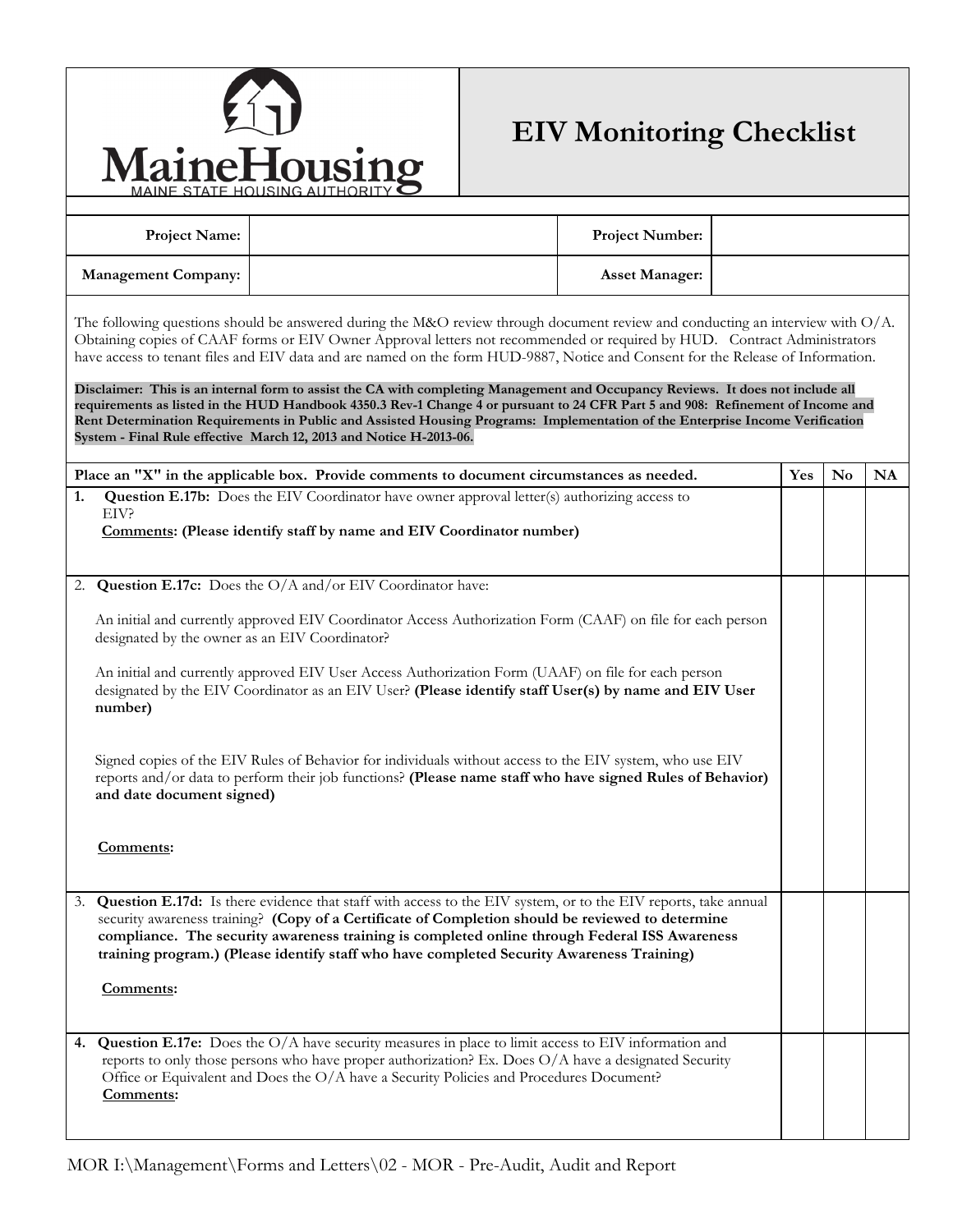| Place an "X" in the applicable box. Provide comments to document circumstances as needed.             |                                                                                                                                                                                                                                                                                                             | Yes | <b>No</b> | <b>NA</b> |
|-------------------------------------------------------------------------------------------------------|-------------------------------------------------------------------------------------------------------------------------------------------------------------------------------------------------------------------------------------------------------------------------------------------------------------|-----|-----------|-----------|
| 5.                                                                                                    | Question E.17f: Does the O/A have a procedure to review all EIV User IDs to periodically determine if the<br>users still have a valid need to access EIV data?<br>Comments:                                                                                                                                 |     |           |           |
| 6.                                                                                                    | Question E.17g: Have any EIV users access been terminated since the last management review?                                                                                                                                                                                                                 |     |           |           |
| 7.                                                                                                    | <b>Question E.17h:</b> Does the O/A have a procedure to document and report the occurrence of all improper<br>disclosures of EIV data?<br>Comments:                                                                                                                                                         |     |           |           |
| 8.                                                                                                    | Question E.17h continued: Have any improper disclosures of EIV data been reported since the last<br>management review?<br>Comments:                                                                                                                                                                         |     |           |           |
| 9.                                                                                                    | Question E.17i: Does the O/A have a procedure to report any occurrence of unauthorized EIV access or<br>security breach to the HUD National Help Desk? (mf_eiv@hud.gov or 800-767-7588)<br>Comments:                                                                                                        |     |           |           |
|                                                                                                       | 10. Question E.17i continued: Have any occurrences of unauthorized EIV access or security breaches occurred<br>since the last management review?<br>Comments:                                                                                                                                               |     |           |           |
|                                                                                                       | 11. Question E.17j: Is there any evidence that the $O/A$ or any of their employees are sharing IDs and<br>passwords?<br>Comments:                                                                                                                                                                           |     |           |           |
|                                                                                                       | 12. Question E.17k: Has EIV data been improperly shared with other entities? $\Box$ Yes<br>$\Box$ No                                                                                                                                                                                                        |     |           |           |
|                                                                                                       | 13. Question E.171: Does the O/A keep in the tenant file the Tenant Consent for Disclosure of EIV<br>Information, signed by the tenant and a third party, when a third party assists in the re-certification process?<br>Comments:                                                                          |     |           |           |
|                                                                                                       | 14. Question E.18a: Does the O/A have policies and procedures describing the use of EIV employment and<br>income information and the EIV reports?<br>If yes, do they comply with HUD's usage requirements?<br>Comments:                                                                                     |     |           |           |
|                                                                                                       | 15. Question E.18b: Is the O/A using the following EIV reports, and taking appropriate action to correct<br>discrepant data in TRACS, and/or to reduce improper subsidy payments, and where applicable, retaining<br>documentation to support the action(s)? Refer to 4350.3 Exhibit 9-5 Use of EIV Reports |     |           |           |
|                                                                                                       | Existing Tenant Search (all household members) (at the time of processing an applicant for admission)                                                                                                                                                                                                       |     |           |           |
|                                                                                                       | Summary Report & Income Report (within 90 days of submission of MI to TRACS, recertification, and interim)                                                                                                                                                                                                  |     |           |           |
| No Income Reports – A. on 50059 and B. HUD or SSA (as identified in $O/A$ 's policies and procedures) |                                                                                                                                                                                                                                                                                                             |     |           |           |
|                                                                                                       | Failed EIV Pre-Screening Report (monthly)                                                                                                                                                                                                                                                                   |     |           |           |
|                                                                                                       | Failed Verification SSA identity test (monthly)                                                                                                                                                                                                                                                             |     |           |           |
|                                                                                                       | New Hires Report (at least quarterly)                                                                                                                                                                                                                                                                       |     |           |           |
|                                                                                                       | Income Discrepancy Report (recertification and interim)                                                                                                                                                                                                                                                     |     |           |           |
|                                                                                                       | Multiple Subsidy Report (at least quarterly)                                                                                                                                                                                                                                                                |     |           |           |